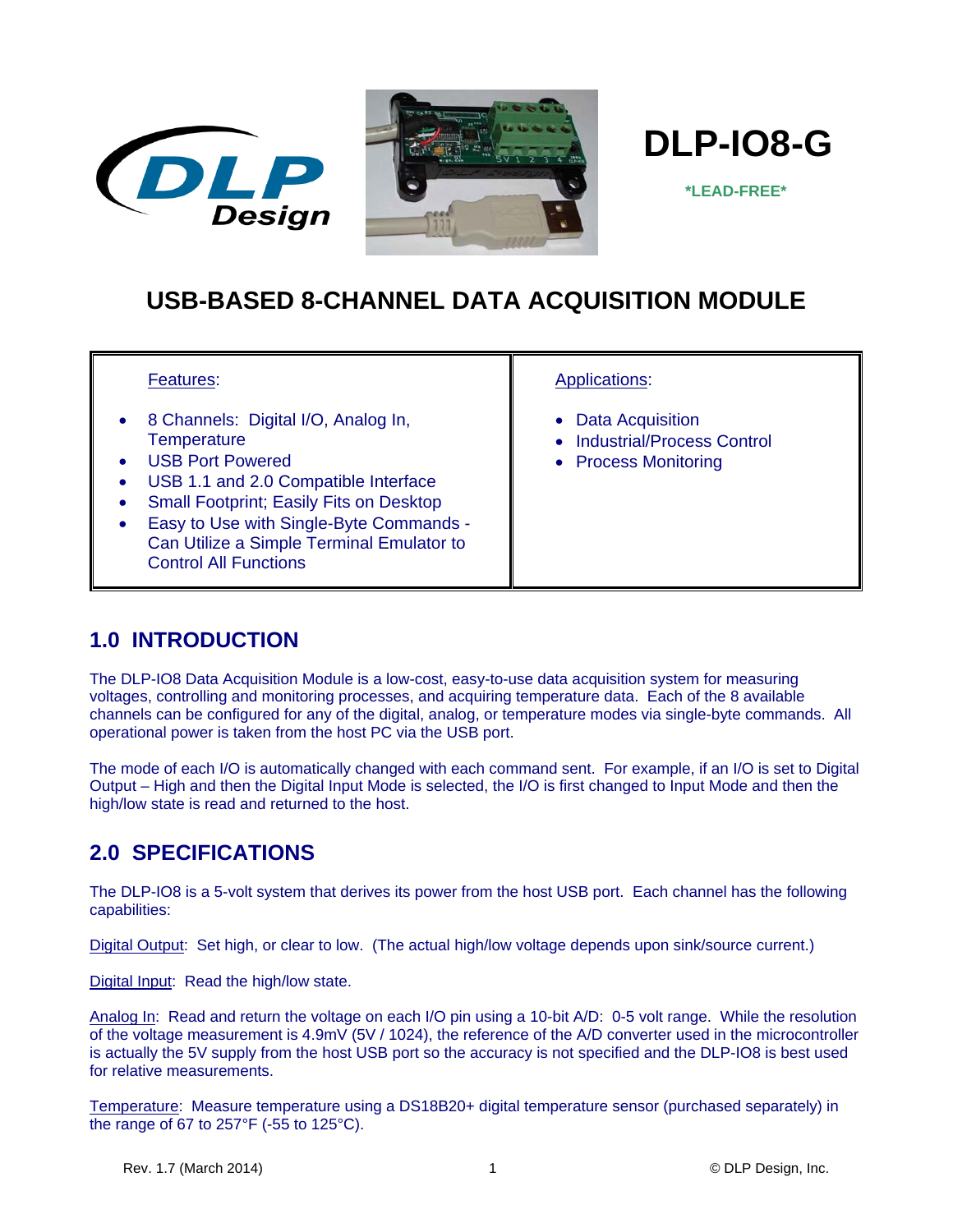## **3.0 ABSOLUTE MAXIMUM RATINGS**

Stresses above those listed here may cause permanent damage to the DLP-IO8:

Operating Temperature: 0-70°C

Voltage on I/Os with Respect to Ground: -0.3V to +5.3V

Sink/Source Current on Any I/O: 25mA

## **4.0 WARNINGS**

- Unplug from the host PC before connecting to the DLP-IO8.
- Isolate the bottom of the board from all conductive surfaces.
- Observe static precautions to prevent damage to the DLP-IO8 module.

### **5.0 USB DRIVERS**

USB drivers for the following operating systems are available for download from the DLP Design and FTDI websites:

| Windows 8                  | <b>Windows 7</b>     |
|----------------------------|----------------------|
| Windows Server 2008 R2     | <b>Windows Vista</b> |
| Windows XP                 | Mac OSX              |
| <b>Windows Server 2003</b> | Mac OS9              |
| Windows 2000               | Mac OS8              |
| Windows 98, ME             | inux                 |

NOTE: If using the dual mode drivers from FTDI (CDM2.00.00) and you want to use the Virtual COM Port (VCP) drivers then it may be necessary to disable the D2XX drivers first via Device Manager. Right click on the entry under USB Controllers that appears when the DLP-232PC is connected, select Properties, select the Advanced tab, put a check in the option for "Load VCP" and click OK. Unplug and replug the DLP-232PC and a COM port should appear in Device Manager under Ports (COM & LPT).

### **6.0 USING THE DLP-IO8**

Simply connect the DLP-IO8 to the PC to initiate the loading of drivers. Once the drivers are loaded, the DLP-IO8 is ready for use. All commands are single-byte commands.

You can either utilize a simple terminal emulator program, or write your own program in your language of choice. Begin by opening the COM port, set the baud rate to 115200, and send single-byte commands as shown in Table 1. The Ping command can be used to locate the correct COM port used for communicating with the DLP-IO8, or you can look in Device Manager to see which port was assigned by Windows.

| <b>TABLE 1</b>            |              |                    |                          |
|---------------------------|--------------|--------------------|--------------------------|
| <b>Channel 1 Commands</b> |              |                    |                          |
| <b>ASCII</b>              | <b>Hex</b>   |                    |                          |
| <b>Character</b>          | <b>Value</b> | <b>Description</b> | <b>Return / Comments</b> |
|                           | 0x31         | Dig Out - High     | Nothing returned         |
| Q                         | 0x51         | $Diq$ Out $-$ Low  | Nothing returned         |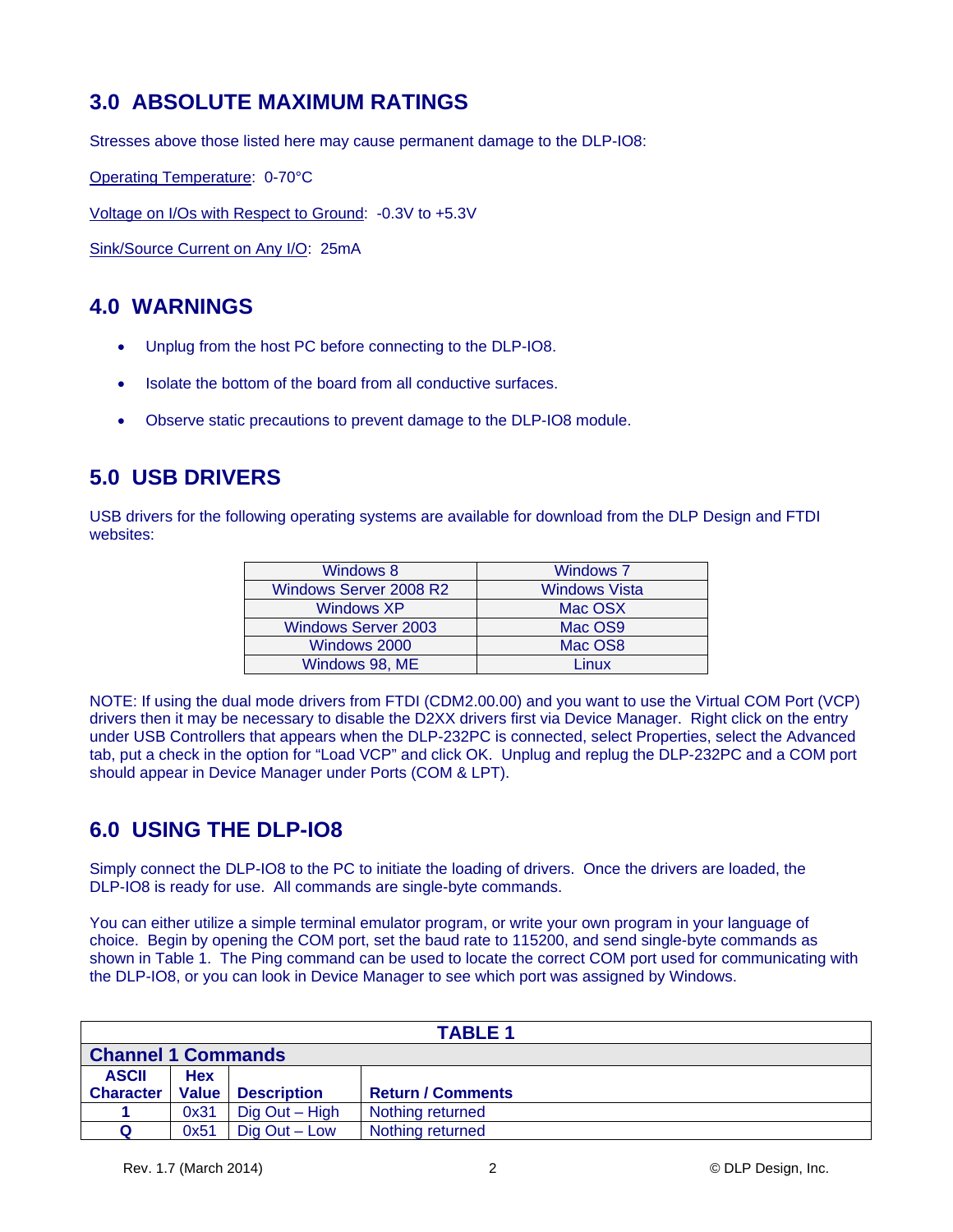| 0x41 | Digital Input      | Returns 0 or 1 (See Note 1)                     |
|------|--------------------|-------------------------------------------------|
| 0x5A | Analog In          | Returns measured voltage (See Note 1)           |
| 0x39 | <b>Femperature</b> | Returns current temperature (See Notes 1 and 2) |

| <b>Channel 2 Commands</b> |      |                      |  |  |
|---------------------------|------|----------------------|--|--|
|                           | 0x32 | Dig Out - High       |  |  |
| W                         | 0x57 | $Diq$ Out $-$ Low    |  |  |
| <b>S</b>                  | 0x53 | <b>Digital Input</b> |  |  |
|                           | 0x58 | Analog In            |  |  |
|                           | 0x30 | Temperature          |  |  |

| <b>Channel 3 Commands</b> |      |                 |  |  |
|---------------------------|------|-----------------|--|--|
|                           | 0x33 | Dig Out - High  |  |  |
|                           | 0x45 | $Diq$ Out – Low |  |  |
| D                         | 0x44 | Digital Input   |  |  |
| С                         | 0x43 | Analog In       |  |  |
| $\sim$                    | 0x2D | Temperature     |  |  |

|     | <b>Channel 4 Commands</b> |                      |  |  |  |
|-----|---------------------------|----------------------|--|--|--|
|     | 0x34                      | Dig Out - High       |  |  |  |
| R   | 0x52                      | $Diq$ Out $-$ Low    |  |  |  |
|     | 0x46                      | <b>Digital Input</b> |  |  |  |
|     | 0x56                      | Analog In            |  |  |  |
| $=$ | 0x3D                      | Temperature          |  |  |  |

|   | <b>Channel 5 Commands</b> |                         |  |  |  |
|---|---------------------------|-------------------------|--|--|--|
|   | 0x35                      | Dig Out - High          |  |  |  |
|   | 0x54                      | $\bigcup$ Dig Out – Low |  |  |  |
| G | 0x47                      | <b>Digital Input</b>    |  |  |  |
| в | 0x42                      | Analog In               |  |  |  |
| O | 0x4F                      | Temperature             |  |  |  |

|   | <b>Channel 6 Commands</b> |                      |  |  |  |
|---|---------------------------|----------------------|--|--|--|
|   | 0x36                      | Dig Out - High       |  |  |  |
|   | 0x59                      | $Diq$ Out $-$ Low    |  |  |  |
| н | 0x48                      | <b>Digital Input</b> |  |  |  |
| N | 0x4E                      | Analog In            |  |  |  |
| D | 0x50                      | Temperature          |  |  |  |

|   | <b>Channel 7 Commands</b> |                          |  |  |  |
|---|---------------------------|--------------------------|--|--|--|
|   | 0x37                      | $\bigcup$ Dig Out – High |  |  |  |
|   | 0x55                      | $Diq$ Out $-$ Low        |  |  |  |
| u | 0x4A                      | <b>Digital Input</b>     |  |  |  |
| M | 0x4D                      | Analog In                |  |  |  |
|   | 0x5B                      | Temperature              |  |  |  |

|         | <b>Channel 8 Commands</b> |                   |  |  |  |
|---------|---------------------------|-------------------|--|--|--|
|         | 0x38                      | Dig Out - High    |  |  |  |
|         | 0x49                      | $Diq$ Out $-$ Low |  |  |  |
|         | 0x4B                      | Digital Input     |  |  |  |
|         |                           |                   |  |  |  |
| (Comma) | 0x2C                      | Analog In         |  |  |  |
|         | 0x5D                      | Temperature       |  |  |  |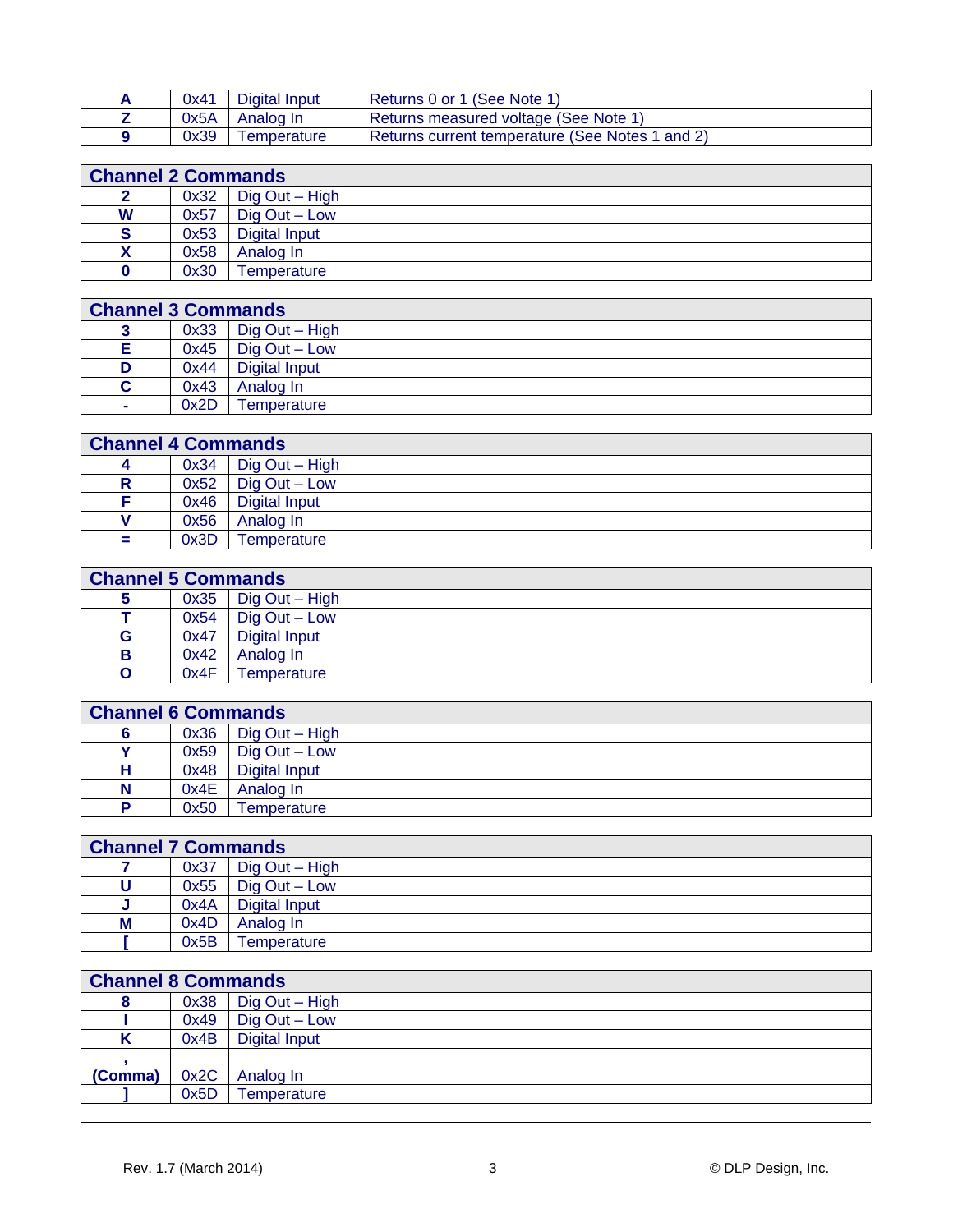| <b>Setup Commands</b> (Remembered Until Power is Cycled) |                      |                                                                            |  |
|----------------------------------------------------------|----------------------|----------------------------------------------------------------------------|--|
| 0x60                                                     | <b>Return ASCII</b>  | Default setting; nothing returned (Accent Grave character just left of the |  |
|                                                          |                      | 1 key)                                                                     |  |
| 0x5C                                                     | <b>Return Binary</b> | Nothing returned                                                           |  |
| 0x4C                                                     | Set °F               | Default setting; nothing returned                                          |  |
| 0x3B                                                     | Set °C               | Nothing returned                                                           |  |

| <b>Ping Command</b> |      |                   |                                                                                                                           |
|---------------------|------|-------------------|---------------------------------------------------------------------------------------------------------------------------|
|                     | 0x27 | <b>Issue Ping</b> | $Q$ (0x51) will be returned if the DLP-IO8 is found on the selected port<br>(Apostrophe character just right of the; key) |

**Note 1** – Data is returned in either the form of ASCII characters (ex: 1.25V, 78.2°F) or binary (raw data) depending upon the current mode. The power-up default mode is ASCII mode such that data is easily read using a terminal emulator program.

**Note 2** – Requires DS18B20 digital temperature sensor (purchased separately). See Section 7.0 of this document for connection details.

## **7.0 TEMPERATURE**

Up to eight DS18B20+ digital temperature sensors can be connected to the DLP-IO8. For best performance, use Cat 5 type computer cable to connect the sensors to the DLP-IO8. Two pairs of wires in the Cat 5 cable are required for the connection. The first pair is for Power (5V) and Ground, and the second pair is designated as Data and Ground. In addition, a pull-up resistor is required for the data line of approximately 1.5K Ohms. Figure 1 shows an example of this connection using I/O Channel 1:



#### **FIGURE 1**

The first time temperature data is requested, a value of 999.99° (0xFF x 2 if in Binary Mode) is returned. Subsequent reads will return valid temperature data if a temperature sensor is properly configured and connected to the specified I/O port. If no sensor is connected, a Temperature command will always return 999.99°.

**Note 3** – Cat5 cable lengths of greater that 100 feet may require a pullup resistor value of less than 1.5K Ohms in order to achieve usable rise times at the sensor. The minimum safe resistance for the pullup resistor is 240 Ohms.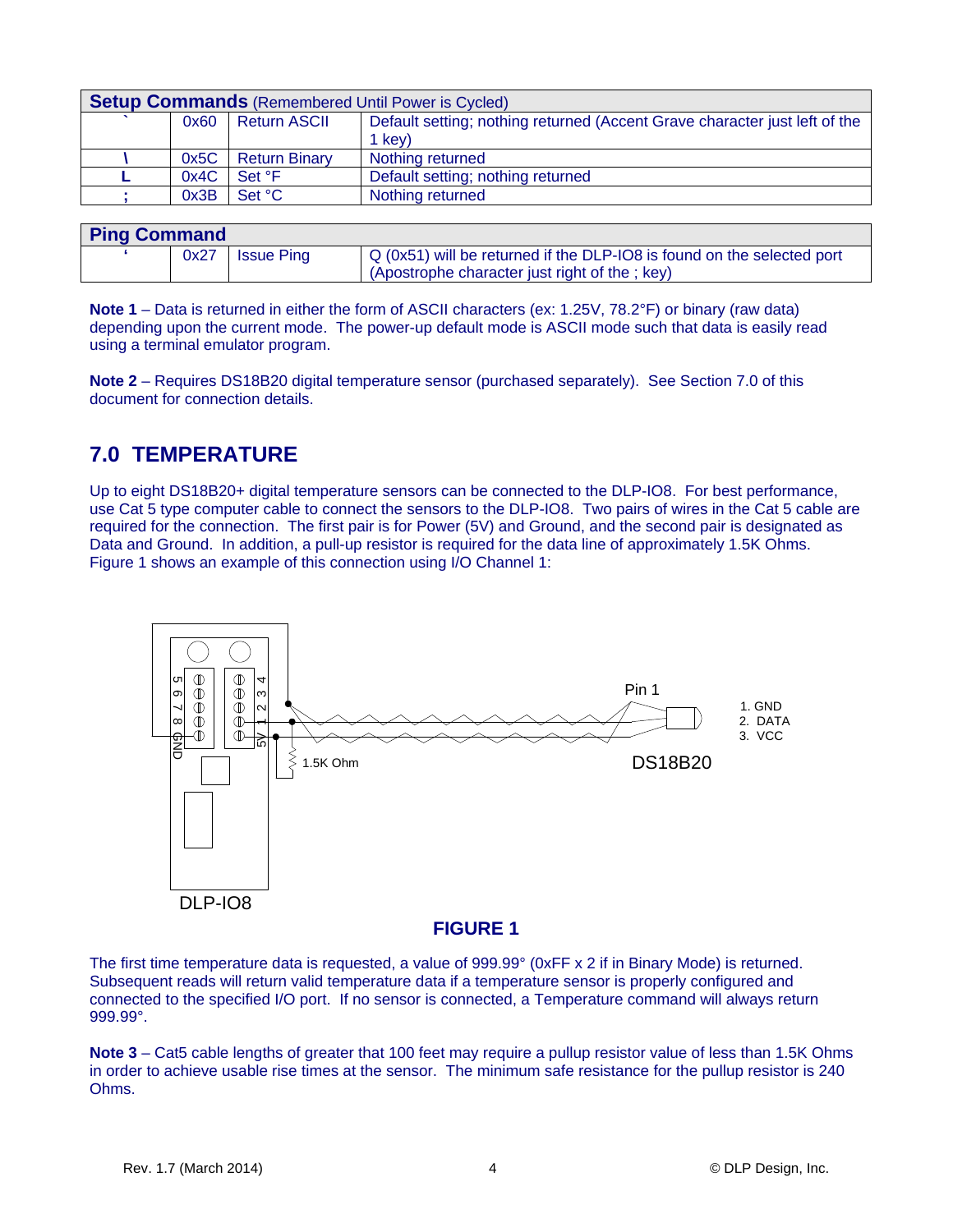## **8.0 RETURN DATA TYPES**

By default, the DLP-IO8 returns data to the host PC in the form of ASCII text such that it can be easily displayed and read using a simple terminal emulator. Alternatively, data can be returned in binary form requiring the user's host app to calculate the voltage and temperature values. The commands used to set the return data types (0x60 and 0x5C) are shown at the end of Table 1.

### **9.0 MECHANICAL DIMENSIONS IN INCHES (MM) (PRELIMINARY)**

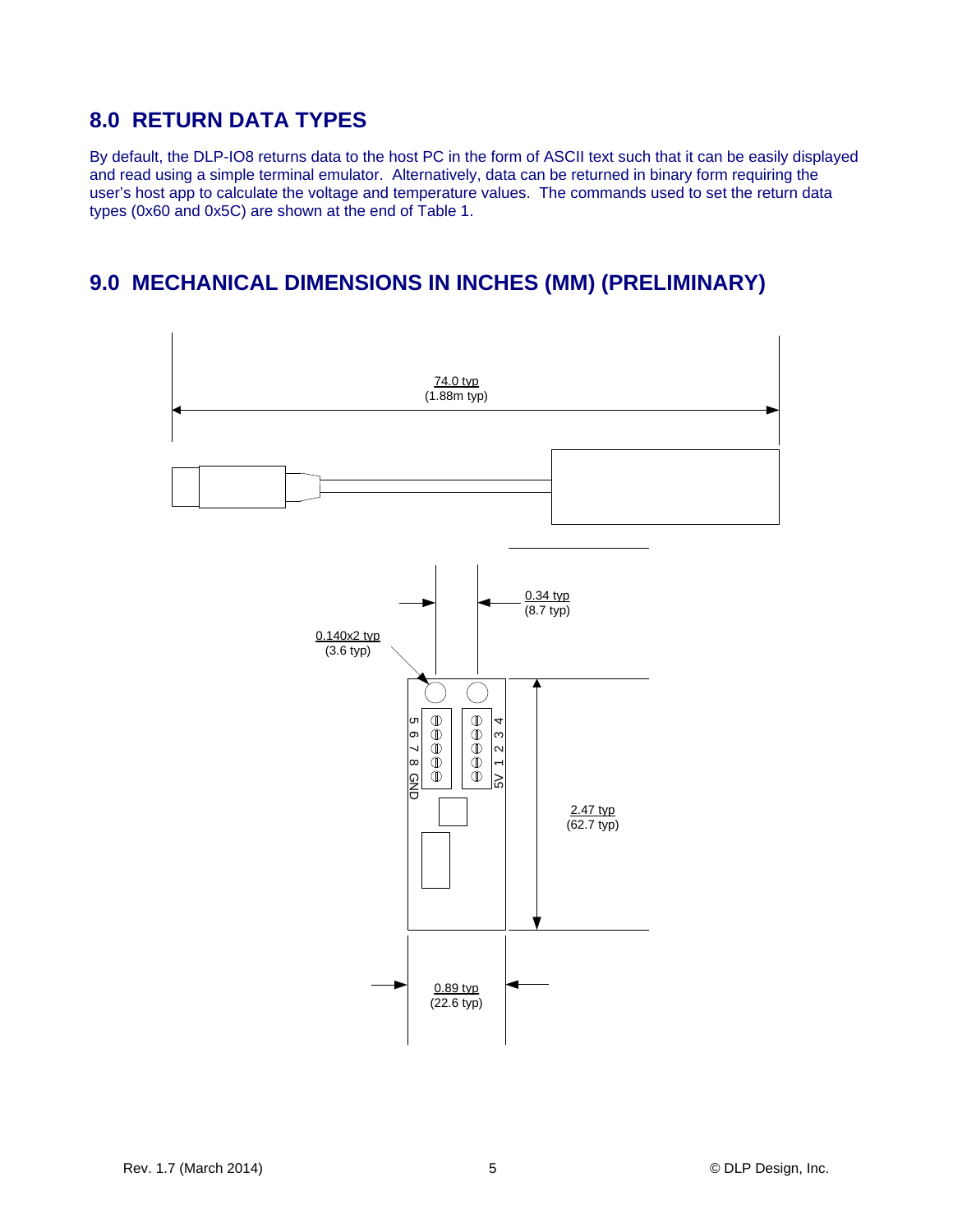## **10.0 DISCLAIMER**

© DLP Design, Inc., 2006 - 2013

Neither the whole nor any part of the information contained herein nor the product described in this manual may be adapted or reproduced in any material or electronic form without the prior written consent of the copyright holder.

This product and its documentation are supplied on an as-is basis, and no warranty as to their suitability for any particular purpose is either made or implied. DLP Design, Inc. will not accept any claim for damages whatsoever arising as a result of the use or failure of this product. Your statutory rights are not affected. This product or any variant of it is not intended for use in any medical appliance, device, or system in which the failure of the product might reasonably be expected to result in personal injury.

This document provides preliminary information that may be subject to change without notice.

## **11.0 CONTACT INFORMATION**

DLP Design, Inc. 1605 Roma Lane Allen, TX 75013

Phone: 469-964-8027 Fax: 415-901-4859

Email Sales: sales@dlpdesign.com Email Support: support@dlpdesign.com Website URL: http://www.dlpdesign.com